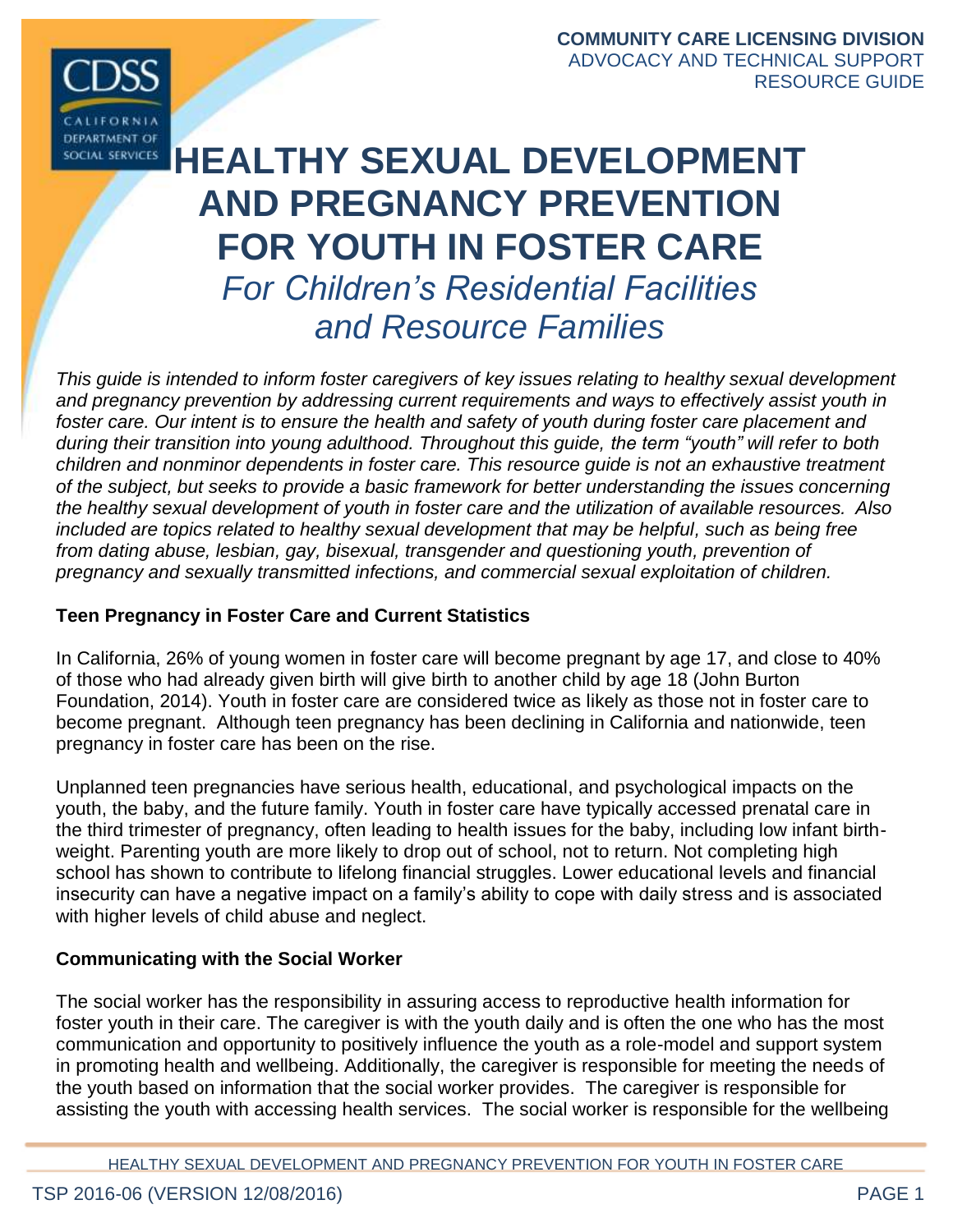and health of the youth and may have access to resources available through the county. It is important for the caregiver to contact the social worker when the youth's needs are identified or when referrals must be made. Open communication with the social worker is essential not only to assisting the youth in receiving the services and support necessary to prevent unwanted pregnancy, sexually transmitted infections (STIs), and dating abuse, but to also address any barriers the youth may be experiencing in accessing services and support.

More information can be found in [California's Plan for the Prevention of Unintended Pregnancy for](http://www.childsworld.ca.gov/res/pdf/CaliforniaPregPrevPlan.pdf)  [Youth and Non Minor Dependents,](http://www.childsworld.ca.gov/res/pdf/CaliforniaPregPrevPlan.pdf) which outlines the responsibility of the social worker in relation to sexual health and pregnancy prevention for youth in foster care.

## **Personal Rights, Reasonable and Prudent Parent Standard (RPPS), and Caregiver Responsibilities**

The caregiver may not be an expert or even be comfortable with discussing questions about sexual health or related issues. These can be uncomfortable topics for both the caregivers and youth in foster care. There are, however, experts who can provide information on these and related topics and can also talk to the youth about sex and sexuality. Information and training can be found in Appendix A and may also be provided by the youth's social worker. Because sexuality is a sensitive and highly personal subject, it is important that the caregiver maintain the youth's privacy and confidentiality.

Youth in foster care have reproductive rights. These rights are described in detail in All County Letter number 16-82, and include the following:

- The right to access to age-appropriate, medically accurate information about reproductive and sexual health care, the prevention of unplanned pregnancy including abstinence and contraception, abortion care, pregnancy services , and the prevention, diagnosis, and treatment of sexually transmitted infections. (Welfare and Institutions Code (WIC) sections 369(h) and 16001.9(a)(27).)
- The right to consent to medical care related to the prevention or treatment of pregnancy at any age without need of consent from a caregiver, social worker, or anyone else. (Family Code, section 6925(a).)
- The right to consent to an abortion at any age without need of consent of a caregiver, social worker, or anyone else. (American Academy of Pediatrics v. Lungren (1997) 16 Cal. App. 4<sup>th</sup> 307.)
- The right to consent to medical care related to the diagnosis and treatment of rape and sexual assault and the collection of medical evidence without need of consent of a caregiver, social worker, or anyone else. (Family Code, sections 6927 and 6928(b).)
- At age 12, a youth has the right to consent to medical care for the prevention, diagnosis, or treatment of sexually transmitted infections without need of consent of a caregiver, social worker, or anyone else. (Family Code, section 6926(a) and (b)).
- A youth has the right to have storage space for private use. (WIC, section 16001.9(a)(18).)

Caregivers are in one of the best positions to influence and guide youth entrusted to their care. The reasonable and prudent parent standard (RPPS) supports the empowerment of a caregiver to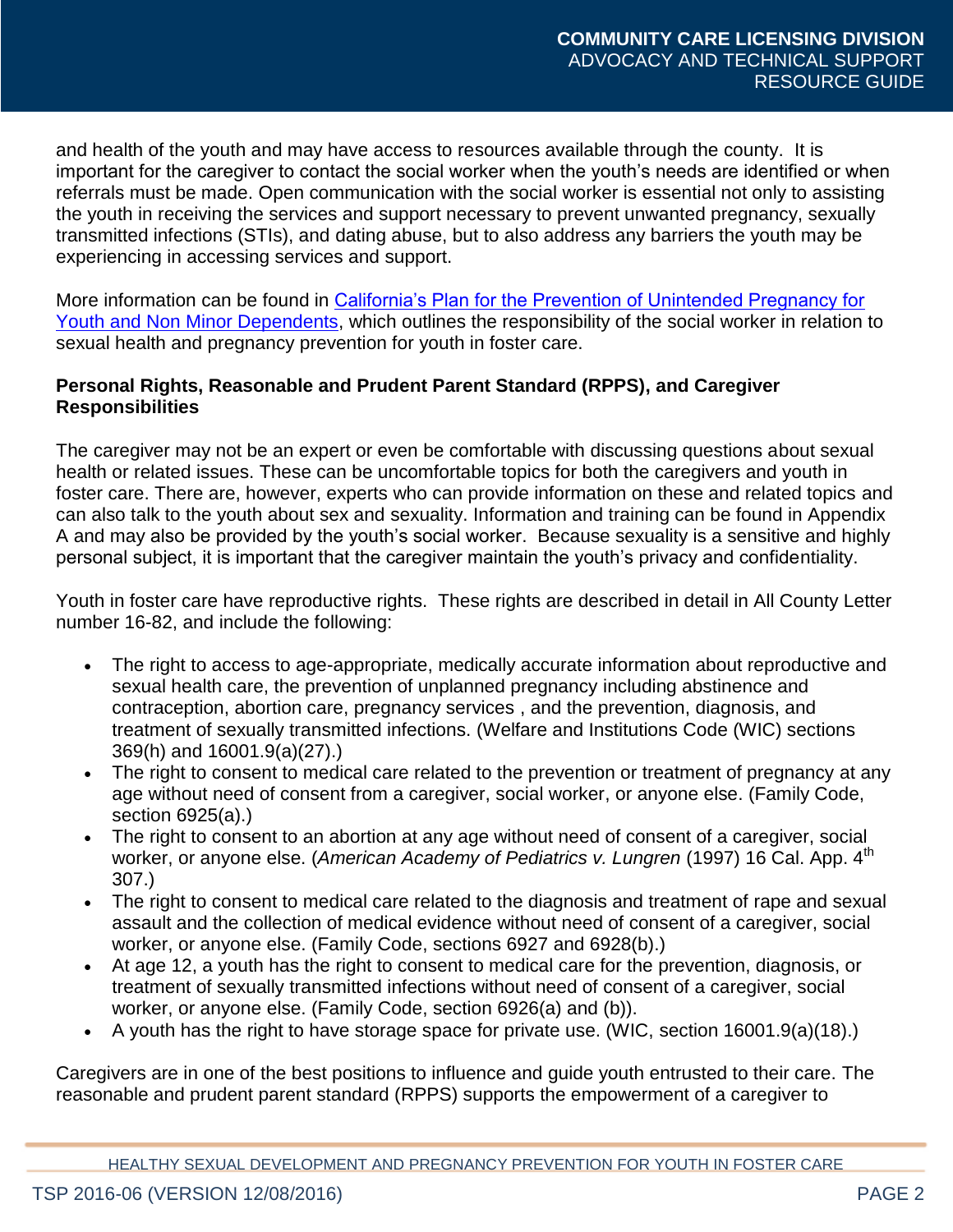exercise common sense and good judgment to assess participation by youth in age and developmentally appropriate, extracurricular, cultural, enrichment, and social activities. Youth with disabilities shall have the same opportunities and access to sexual expression and relationships that their non-disabled peers have. These activities improve the normalcy of life in foster care for all youth.

Additionally, the day to day communication that the caregiver and the youth share provide opportunities for the care provider to model secure relationship skills by just being in the right place at the right time. Spending time together doing everyday activities like watching TV, driving, having a meal, or doing household chores together present opportunities to share ideas about your family values. Such sharing may assist with arriving at a healthier understanding of relationships and help build self-confidence and communication skills. They can also serve as opportunities to provide facts about the risks of sex and help counter unhealthy views of sex seen and heard in the media.

### **Pregnancy Prevention**

Youth need accurate information and decision-making skills to help protect them from pressure to have sex and to protect against unintended pregnancy if they choose to be sexually active. Caregivers may assist foster youth in their care by directing them to reliable sources of information. It is important that foster youth learn about reproductive health and family planning from reliable sources, including reputable websites, healthcare professionals, and from clinics specializing in reproductive health. Accurate, non- judgmental, comprehensive information on sexuality and pregnancy prevention, related services, and options available, coupled with careful guidance, will assist youth in making the best choices for themselves.

Youth need to be comfortable with their healthcare provider and trust the information and services they receive in order to feel empowered to make good choices regarding their health and wellbeing. Youth can actively participate in the process of selecting a healthcare provider and receive assistance in setting up their own health appointments, as well as the steps involved in preparing for them. Youth in foster care are permitted to choose their own healthcare providers as long as the payment for the health-related services is authorized. Caregivers are required to arrange for timely transportation to health-related services, as many reproductive health services are time-sensitive.

As referenced in [All County Letter,](http://www.cdss.ca.gov/lettersnotices/EntRes/getinfo/acl/2016/16-82.pdf) Number 16-82, under Right #5, youth have "the right to obtain, possess, and use the contraception of his/her choice, including condoms." (Family Code, section 6925; WIC, section 369(h).) All barrier methods of birth control, including condoms, diaphragms, and spermicide, are considered personal items and may be stored privately. Group home and short-term residential therapeutic program (STRTP) staff may not confiscate a youth's contraception as part of its disciplinary program.

The STRTP interim licensing standards (ILS) are effective January 1, 2017 and require the licensee to provide a locked storage container to a youth for the private storage of prescription contraceptive medication, including birth control and emergency contraception pills. (STRTP ILS, § 87075(b).) Both the youth and staff shall have a key to the container. For other licensed children's residential facilities, current regulations mandate that prescription medications be centrally stored. Please follow current protocol until regulations have been updated.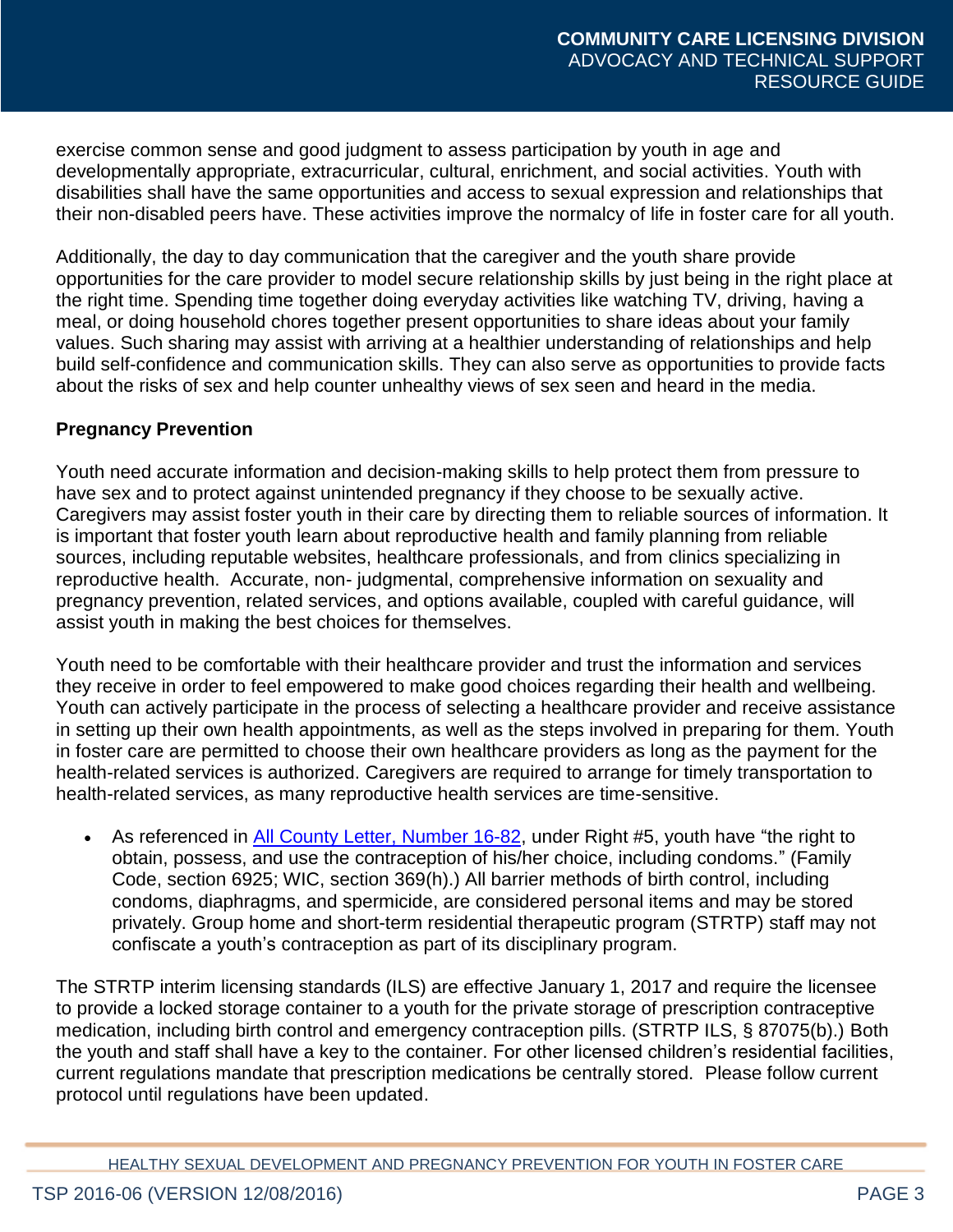Resource families are not required to centrally store prescription medications. For youth under the age of 18, the resource family shall use the RPPS to determine whether it is appropriate for the youth to have access to medications for self-administration. (FFA ILS, § 88487.3(c)(2); RFA Written Directives (WD), § 11-03(c)(2).) For youth who are 18 or older, the resource family shall permit the youth to access medications necessary for self-administration. (FFA ILS, § 88487.3(d)(2); RFA WD, § 11-03(d)(2).)

A youth may choose to be abstinent. Abstinence is a reasonable option for youth who do not want to be sexually active or to stop being sexually active. A caregiver may provide support related to the youth's decision to practice abstinence. However, requiring the youth to agree to be abstinent or to sign an abstinence agreement may constitute a personal rights violation.

Another way to prevent pregnancy, which allows a youth to release sexual tension and urges, is to masturbate in private. Masturbation may have other benefits related to healthy sexual development, including helping a youth have a sense of ownership of their bodies. If a caregiver has cultural or religious beliefs that would make it difficult to talk with a youth about masturbation, then the caregiver should direct the youth to reliable sources of information or suggest the youth talk with a healthcare provider.

| <b>Scenario:</b>                                                                                                                                                                                | What to do:                                                                                                                                                                                                                                                 |
|-------------------------------------------------------------------------------------------------------------------------------------------------------------------------------------------------|-------------------------------------------------------------------------------------------------------------------------------------------------------------------------------------------------------------------------------------------------------------|
| The youth lets the<br>caregiver know they<br>have become sexually<br>active with their<br>boyfriend or girlfriend.                                                                              | • The caregiver can review the Reproductive and Sexual Health Care Rights with the<br>youth.                                                                                                                                                                |
|                                                                                                                                                                                                 | • The caregiver can offer reliable, non-biased information on safe sex and birth control to<br>the youth.                                                                                                                                                   |
|                                                                                                                                                                                                 | • The caregiver can direct the youth to reliable websites with information about various<br>types of birth control methods for pregnancy prevention.                                                                                                        |
|                                                                                                                                                                                                 | • The caregiver can assist the youth in making an appointment with a health provider who<br>can explain different birth control options.                                                                                                                    |
|                                                                                                                                                                                                 | The caregiver shall provide transportation to the health care appointment.<br>$\bullet$                                                                                                                                                                     |
| The youth has gone to<br>a clinic and has been<br>prescribed birth<br>control pills,<br>spermicide and<br>condoms. How shall<br>the medication and<br>other contraceptive<br>methods be stored? | • Except for STRTPs and resource families, the caregiver shall centrally store prescription<br>birth control pills. The youth may self-administer the birth control pills or request<br>assistance with the self-administration of the birth control pills. |
|                                                                                                                                                                                                 | • The Centrally Stored Medication and Destruction Record (LIC 622) is available for this<br>purpose. Identify what information must be recorded for all centrally stored medications.                                                                       |
|                                                                                                                                                                                                 | • Medications shall be locked and inaccessible to unauthorized caregivers, children, and<br>other youth.                                                                                                                                                    |
|                                                                                                                                                                                                 | • All medications shall be stored in accordance with label instructions (refrigerate, room<br>temperature, out of direct sunlight, etc.).                                                                                                                   |
|                                                                                                                                                                                                 | • The youth may privately store condoms and spermicide, purchased over the counter or<br>acquired from a medical provider, as personal items.                                                                                                               |
|                                                                                                                                                                                                 | • Starting January 1, 2017, if placed in an STRTP, the youth may store prescription birth<br>control pills in a locked storage container for the self-administration of the medication.                                                                     |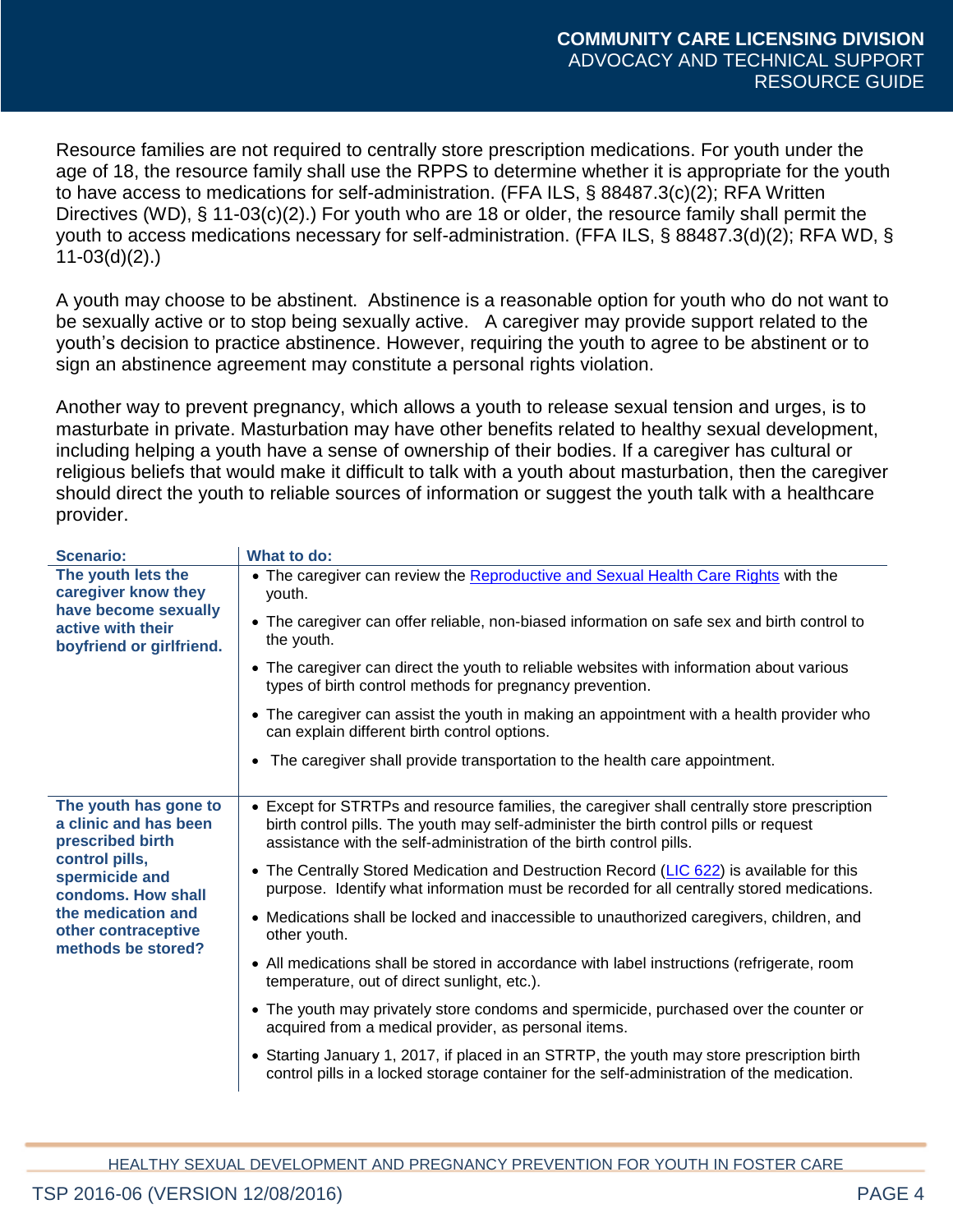### **Pregnancy**

Pregnancy requires a youth to make important choices about their future. It is a young woman's right to make important personal decisions for herself and her unborn child. She may need assistance and input from her partner, family, friends, counselors and mentors to make these decisions. It is important that she have unbiased guidance from the caregiver who can assist her in finding a counselor or with gathering accurate information on her choice to keep the baby, terminate the pregnancy (abortion), safely surrender the baby, or to place the baby up for adoption.

| <b>Scenario:</b>                                                      | What to do:                                                                                                                                                                                                                                                            |
|-----------------------------------------------------------------------|------------------------------------------------------------------------------------------------------------------------------------------------------------------------------------------------------------------------------------------------------------------------|
| The youth tells the<br>caregiver she is<br>pregnant.                  | • The caregiver can provide the youth with reliable websites with information about various<br>options including parenting, terminating the pregnancy (abortion), safely surrendering the<br>baby, or placing the child for adoption.                                  |
|                                                                       | • The caregiver can encourage the youth to gather information from trusted and supportive<br>individuals in order to arrive at an informed decision about her future.                                                                                                  |
|                                                                       | • The caregiver shall assist the youth in making a health care appointment and<br>transporting the youth to the appointment so a health provider can review options with<br>the youth, if the youth requests such assistance.                                          |
|                                                                       | • The caregiver can assist the youth in finding a support group for pregnant and parenting<br>youth.                                                                                                                                                                   |
|                                                                       | • If the youth chooses to continue the pregnancy the caregiver shall transport the youth to<br>prenatal appointments, if the youth requests such assistance.                                                                                                           |
| The youth discloses<br>she is pregnant and<br>would like an abortion. | • The caregiver shall assist the youth in making an abortion appointment with a health<br>provider in a timely manner, if the youth requests such assistance. The caregiver shall<br>provide transportation to the appointment, if the youth requests such assistance. |

# **Lesbian Gay Bisexual Transgender and Questioning (LGBTQ)**

National research by the Center for the Study of Social Policy ("Out of the Shadows" report) states 22.8% of children in the foster care system identify as LGBTQ. Given that over 20% of the youth in care identify as LGBTQ, attention and sensitivity to the needs of LGBTQ teens is essential. Like all youth, LGBTQ youth in foster care need accurate, age-appropriate, and culturally sensitive information regarding sexual and reproductive health. LGBTQ youth often face bullying and harassment, familial rejection, homelessness, higher rates of teen dating violence, suicide attempts, and become victims of hate crimes. LGBTQ youth face serious safety threats and may have heightened concerns and fears about discussing their sexual orientation and gender identity. LGBTQ youth are at a higher risk of early sexual encounters and abuse than their non-LGBTQ counterparts according to the Centers for Disease Control and Prevention (CDC). Rates of depression and suicide are significantly higher for LGBTQ youth in foster care, likely due to the increased stress and isolation (www.cdc.gov).

Transgender ("trans") youth face many of the same challenges as other LGBQ youth, but they also face additional health challenges and social stigma. Transgender youth are making decisions around their gender identity, gender expression and transitioning. This can consist of changing their name,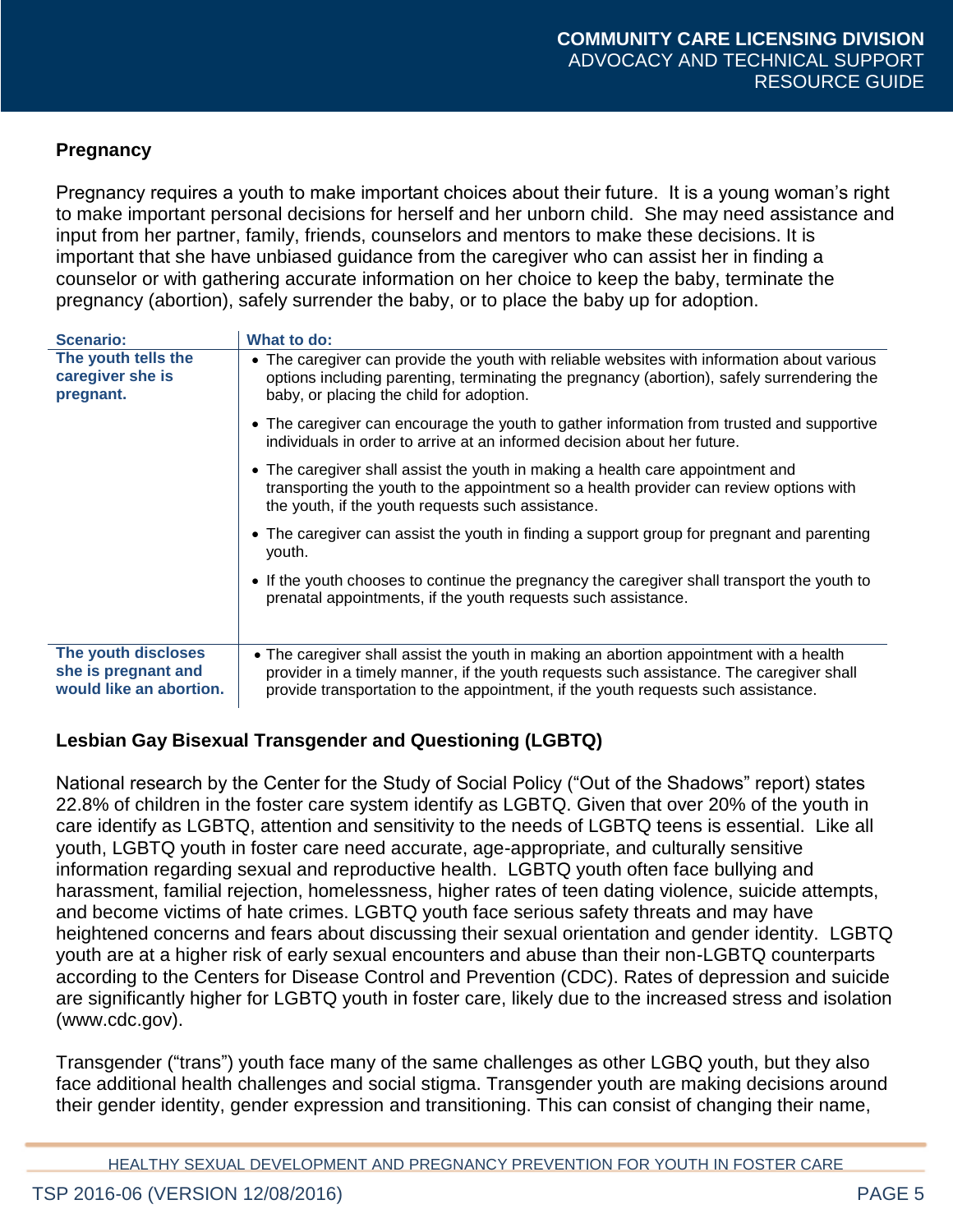pronouns, dress, hairstyle, voice, and a myriad of other changes that help the youth express their gender. Some youth may want to begin or are currently using hormones to assist in their transition, which may include puberty blockers and/or hormone therapies. Additionally, youth may want to begin other procedures to alter their bodies to be aligned with their gender. A transgender foster youth should speak to their attorney regarding consent for medical care such as puberty blocking medication or hormone therapy. It is critical to assist a foster youth in talking to their attorney and medical providers if they wish to seek hormone therapies. When caregivers and social workers ignore a youth's request for help, they put the youth at increased risk of seeking hormones from nonmedical venues. Taking hormones without proper medical monitoring is dangerous and can be deadly. It is important that transgender youth talk to a skilled counselor or therapist as well a healthcare provider who understands their unique needs.

| <b>Scenario:</b>                                                  | What to do:                                                                                                                                                                                           |
|-------------------------------------------------------------------|-------------------------------------------------------------------------------------------------------------------------------------------------------------------------------------------------------|
| The youth discloses<br>that they are gay,<br>lesbian or bisexual. | The caregiver can provide reassurance to the youth and can ask the youth what would<br>$\bullet$<br>help them feel safe and supported.                                                                |
|                                                                   | The caregiver can assist the youth by thoughtfully directing them to helpful websites,<br>$\bullet$<br>programs, and resources for information and to find answers to the questions they may<br>have. |
|                                                                   | The caregiver can assist youth in finding and attending LGBTQ community activities,<br>$\bullet$<br>events, resources, organizations and social programs for LGBTQ youth.                             |
|                                                                   | The caregivers can help the youth get connected to a positive LGBTQ mentor.<br>$\bullet$                                                                                                              |
|                                                                   | The caregiver shall not disclose information regarding a youth's sexual orientation or<br>$\bullet$<br>gender identity without the youth's permission.                                                |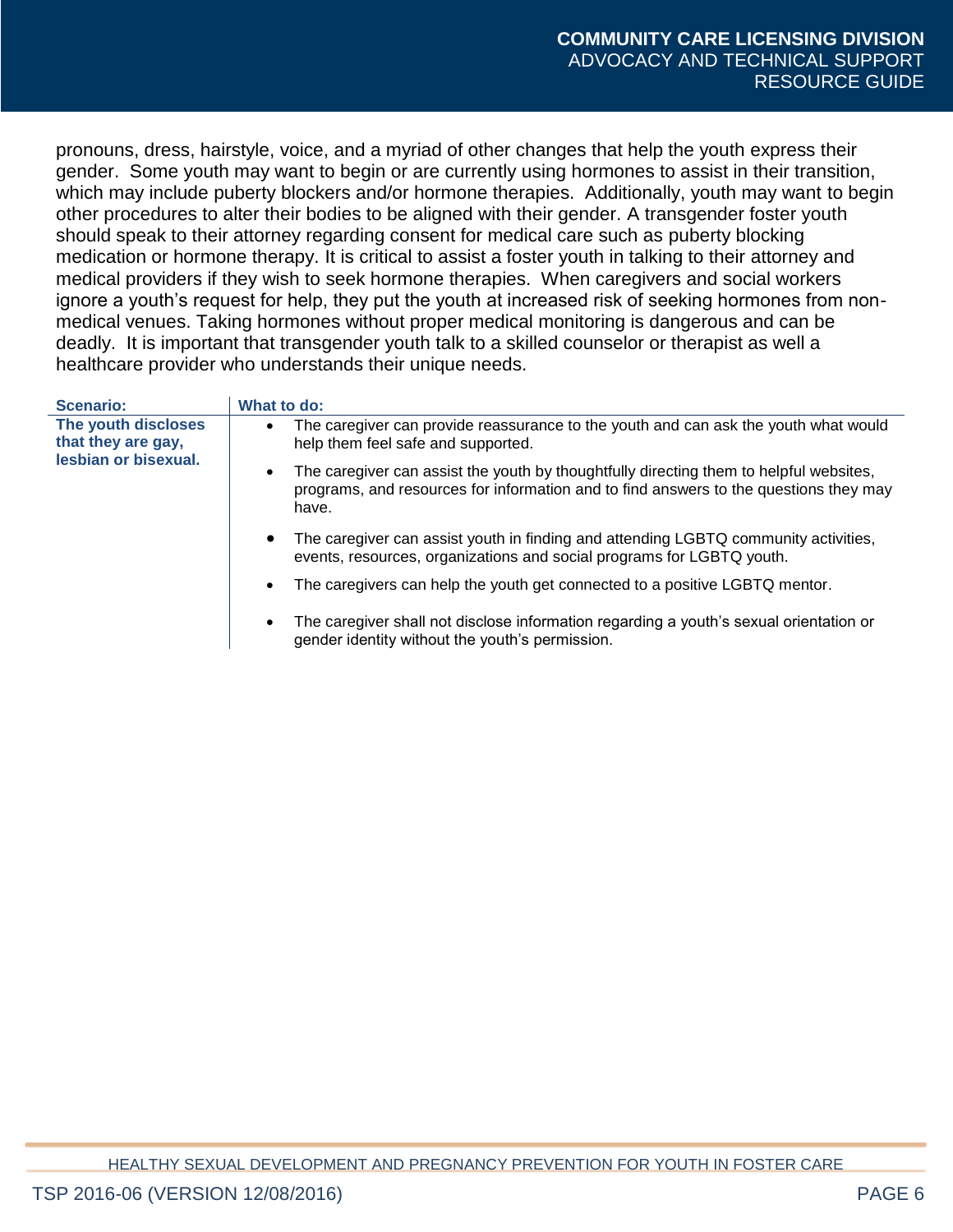| The youth discloses<br>The caregiver can provide reassurance to the youth and ask the youth what would help<br>$\bullet$<br>they are transgender<br>them feel safe and supported.<br>or gender non-<br>The caregiver can ask the youth what name and gender pronouns to use, and will refer to<br>$\bullet$<br>conforming.<br>the youth using the terms the youth requests.<br>The caregiver can offer to support the youth to get clothing and supplies that match their<br>gender.<br>The caregiver should ask if the youth would prefer a room change that allows the youth to<br>be placed with the gender they most identify with, rather than their biological sex.<br>harassment, or discrimination.<br>The caregiver can get to know and welcome their partner if they have one.<br>The caregiver can help the youth get connected to a positive trans mentor.<br>with scheduling a healthcare appointment if requested and shall transport the youth to the<br>appointment.<br>The caregiver shall maintain the youth's rights to privacy and confidentiality and only share<br>information that the youth permits the caregiver to share.<br>The youth discloses<br>• The caregiver can provide reassurance to the youth and help them feel safe and supported.<br>that they have gone to<br>• The caregiver shall not prohibit any youth from accessing medical attention including<br>a clinic for hormones<br>prescribed hormone therapies.<br>and has started to<br>transition.<br>• The caregivers should get educated about the hormones or medications the youth was<br>prescribed.<br>• The caregiver should ask the youth what medications they were prescribed, how they are<br>feeling on their medications, and if they are experiencing any adverse side effects.<br>• Hormone therapy medications shall be centrally stored in the facility and must be logged.<br>The Centrally Stored Medication and Destruction Record (LIC 622) is available for this<br>purpose. Identify what information must be recorded for all centrally stored medications. | <b>Scenario:</b> | What to do:                                                                                                                                                                                  |
|--------------------------------------------------------------------------------------------------------------------------------------------------------------------------------------------------------------------------------------------------------------------------------------------------------------------------------------------------------------------------------------------------------------------------------------------------------------------------------------------------------------------------------------------------------------------------------------------------------------------------------------------------------------------------------------------------------------------------------------------------------------------------------------------------------------------------------------------------------------------------------------------------------------------------------------------------------------------------------------------------------------------------------------------------------------------------------------------------------------------------------------------------------------------------------------------------------------------------------------------------------------------------------------------------------------------------------------------------------------------------------------------------------------------------------------------------------------------------------------------------------------------------------------------------------------------------------------------------------------------------------------------------------------------------------------------------------------------------------------------------------------------------------------------------------------------------------------------------------------------------------------------------------------------------------------------------------------------------------------------------------------------------------------------------------------------------------|------------------|----------------------------------------------------------------------------------------------------------------------------------------------------------------------------------------------|
|                                                                                                                                                                                                                                                                                                                                                                                                                                                                                                                                                                                                                                                                                                                                                                                                                                                                                                                                                                                                                                                                                                                                                                                                                                                                                                                                                                                                                                                                                                                                                                                                                                                                                                                                                                                                                                                                                                                                                                                                                                                                                |                  |                                                                                                                                                                                              |
|                                                                                                                                                                                                                                                                                                                                                                                                                                                                                                                                                                                                                                                                                                                                                                                                                                                                                                                                                                                                                                                                                                                                                                                                                                                                                                                                                                                                                                                                                                                                                                                                                                                                                                                                                                                                                                                                                                                                                                                                                                                                                |                  |                                                                                                                                                                                              |
|                                                                                                                                                                                                                                                                                                                                                                                                                                                                                                                                                                                                                                                                                                                                                                                                                                                                                                                                                                                                                                                                                                                                                                                                                                                                                                                                                                                                                                                                                                                                                                                                                                                                                                                                                                                                                                                                                                                                                                                                                                                                                |                  |                                                                                                                                                                                              |
|                                                                                                                                                                                                                                                                                                                                                                                                                                                                                                                                                                                                                                                                                                                                                                                                                                                                                                                                                                                                                                                                                                                                                                                                                                                                                                                                                                                                                                                                                                                                                                                                                                                                                                                                                                                                                                                                                                                                                                                                                                                                                |                  |                                                                                                                                                                                              |
|                                                                                                                                                                                                                                                                                                                                                                                                                                                                                                                                                                                                                                                                                                                                                                                                                                                                                                                                                                                                                                                                                                                                                                                                                                                                                                                                                                                                                                                                                                                                                                                                                                                                                                                                                                                                                                                                                                                                                                                                                                                                                |                  | The caregiver can require staff to respect the trans youth and stop any incidents of bullying,                                                                                               |
|                                                                                                                                                                                                                                                                                                                                                                                                                                                                                                                                                                                                                                                                                                                                                                                                                                                                                                                                                                                                                                                                                                                                                                                                                                                                                                                                                                                                                                                                                                                                                                                                                                                                                                                                                                                                                                                                                                                                                                                                                                                                                |                  |                                                                                                                                                                                              |
|                                                                                                                                                                                                                                                                                                                                                                                                                                                                                                                                                                                                                                                                                                                                                                                                                                                                                                                                                                                                                                                                                                                                                                                                                                                                                                                                                                                                                                                                                                                                                                                                                                                                                                                                                                                                                                                                                                                                                                                                                                                                                |                  |                                                                                                                                                                                              |
|                                                                                                                                                                                                                                                                                                                                                                                                                                                                                                                                                                                                                                                                                                                                                                                                                                                                                                                                                                                                                                                                                                                                                                                                                                                                                                                                                                                                                                                                                                                                                                                                                                                                                                                                                                                                                                                                                                                                                                                                                                                                                |                  | The caregiver can ask if they have any questions concerning transgender issues and if they<br>would like to discuss them with a therapist or healthcare provider. The caregiver shall assist |
|                                                                                                                                                                                                                                                                                                                                                                                                                                                                                                                                                                                                                                                                                                                                                                                                                                                                                                                                                                                                                                                                                                                                                                                                                                                                                                                                                                                                                                                                                                                                                                                                                                                                                                                                                                                                                                                                                                                                                                                                                                                                                |                  |                                                                                                                                                                                              |
|                                                                                                                                                                                                                                                                                                                                                                                                                                                                                                                                                                                                                                                                                                                                                                                                                                                                                                                                                                                                                                                                                                                                                                                                                                                                                                                                                                                                                                                                                                                                                                                                                                                                                                                                                                                                                                                                                                                                                                                                                                                                                |                  |                                                                                                                                                                                              |
|                                                                                                                                                                                                                                                                                                                                                                                                                                                                                                                                                                                                                                                                                                                                                                                                                                                                                                                                                                                                                                                                                                                                                                                                                                                                                                                                                                                                                                                                                                                                                                                                                                                                                                                                                                                                                                                                                                                                                                                                                                                                                |                  |                                                                                                                                                                                              |
|                                                                                                                                                                                                                                                                                                                                                                                                                                                                                                                                                                                                                                                                                                                                                                                                                                                                                                                                                                                                                                                                                                                                                                                                                                                                                                                                                                                                                                                                                                                                                                                                                                                                                                                                                                                                                                                                                                                                                                                                                                                                                |                  |                                                                                                                                                                                              |
|                                                                                                                                                                                                                                                                                                                                                                                                                                                                                                                                                                                                                                                                                                                                                                                                                                                                                                                                                                                                                                                                                                                                                                                                                                                                                                                                                                                                                                                                                                                                                                                                                                                                                                                                                                                                                                                                                                                                                                                                                                                                                |                  |                                                                                                                                                                                              |
|                                                                                                                                                                                                                                                                                                                                                                                                                                                                                                                                                                                                                                                                                                                                                                                                                                                                                                                                                                                                                                                                                                                                                                                                                                                                                                                                                                                                                                                                                                                                                                                                                                                                                                                                                                                                                                                                                                                                                                                                                                                                                |                  |                                                                                                                                                                                              |
|                                                                                                                                                                                                                                                                                                                                                                                                                                                                                                                                                                                                                                                                                                                                                                                                                                                                                                                                                                                                                                                                                                                                                                                                                                                                                                                                                                                                                                                                                                                                                                                                                                                                                                                                                                                                                                                                                                                                                                                                                                                                                |                  | • Medications shall be locked and inaccessible to unauthorized caregivers, children, and other<br>youth.                                                                                     |
| • All medications shall be stored in accordance with label instructions (refrigerate, room<br>temperature, out of direct sunlight, etc.).                                                                                                                                                                                                                                                                                                                                                                                                                                                                                                                                                                                                                                                                                                                                                                                                                                                                                                                                                                                                                                                                                                                                                                                                                                                                                                                                                                                                                                                                                                                                                                                                                                                                                                                                                                                                                                                                                                                                      |                  |                                                                                                                                                                                              |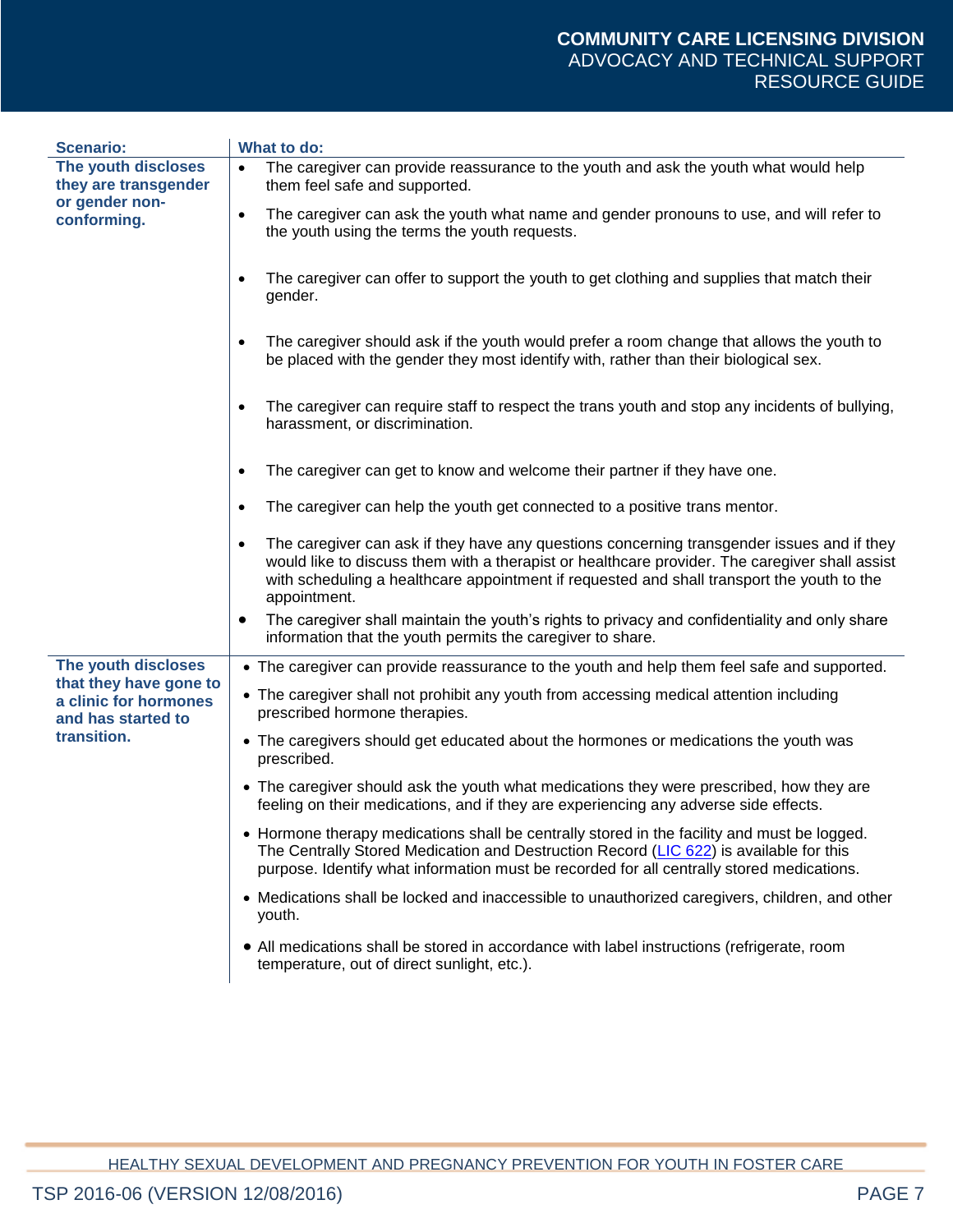**Sexually Transmitted Infections (STIs):** STIs are infections that are easily spread through sexual or intimate physical contact. Many people who have STIs are unaware that they do. They may look outwardly healthy but could have an STI. A sexual partner who has a STI may not always inform the other partner that they have one. Some STIs are curable, others can only be treated.

STIs may include HIV, HPV, genital warts, herpes, gonorrhea, chlamydia, hepatitis, etc.

All youth have the right to access age-appropriate medically accurate information about the prevention and treatment of STIs. A caregiver can inform youth that STIs may be prevented through the use of condoms. Also, a vaccination against the STI, Human Papillomavirus (HPV), is available and may protect against some strains of HPV. If a caregiver is uncomfortable discussing this topic with a youth, they should direct them to reliable sources of information.

For more information about STIs, link to the Centers for Disease Control and Prevention website at: **<http://www.cdc.gov/std/> .** 

| <b>Scenario:</b>                                                                                                                    | What to do:                                                                                                                                                                                                               |
|-------------------------------------------------------------------------------------------------------------------------------------|---------------------------------------------------------------------------------------------------------------------------------------------------------------------------------------------------------------------------|
| The youth discloses to<br>the caregiver that they<br>regularly have sexual<br>intercourse with a<br>partner who is HIV<br>positive. | • The caregiver can provide the youth with reliable websites with information about STIs,<br>including HIV.                                                                                                               |
|                                                                                                                                     | • The caregiver can assist the youth in making an appointment with a health provider who<br>can explain different options, such as condom use and the use of anti-viral drugs such as<br>Pre-Exposure Prophylaxis (PrEP). |
| The youth discloses<br>they have had oral sex<br>with multiple partners<br>but is unsure if they<br>could contract a STI.           | • The caregiver can let them know that STIs can be spread by oral sex and provide the<br>youth with reliable websites with additional information about STIs.                                                             |
|                                                                                                                                     | • The caregiver can assist the youth in making an appointment with a health care provider<br>and shall transport them to the appointment.                                                                                 |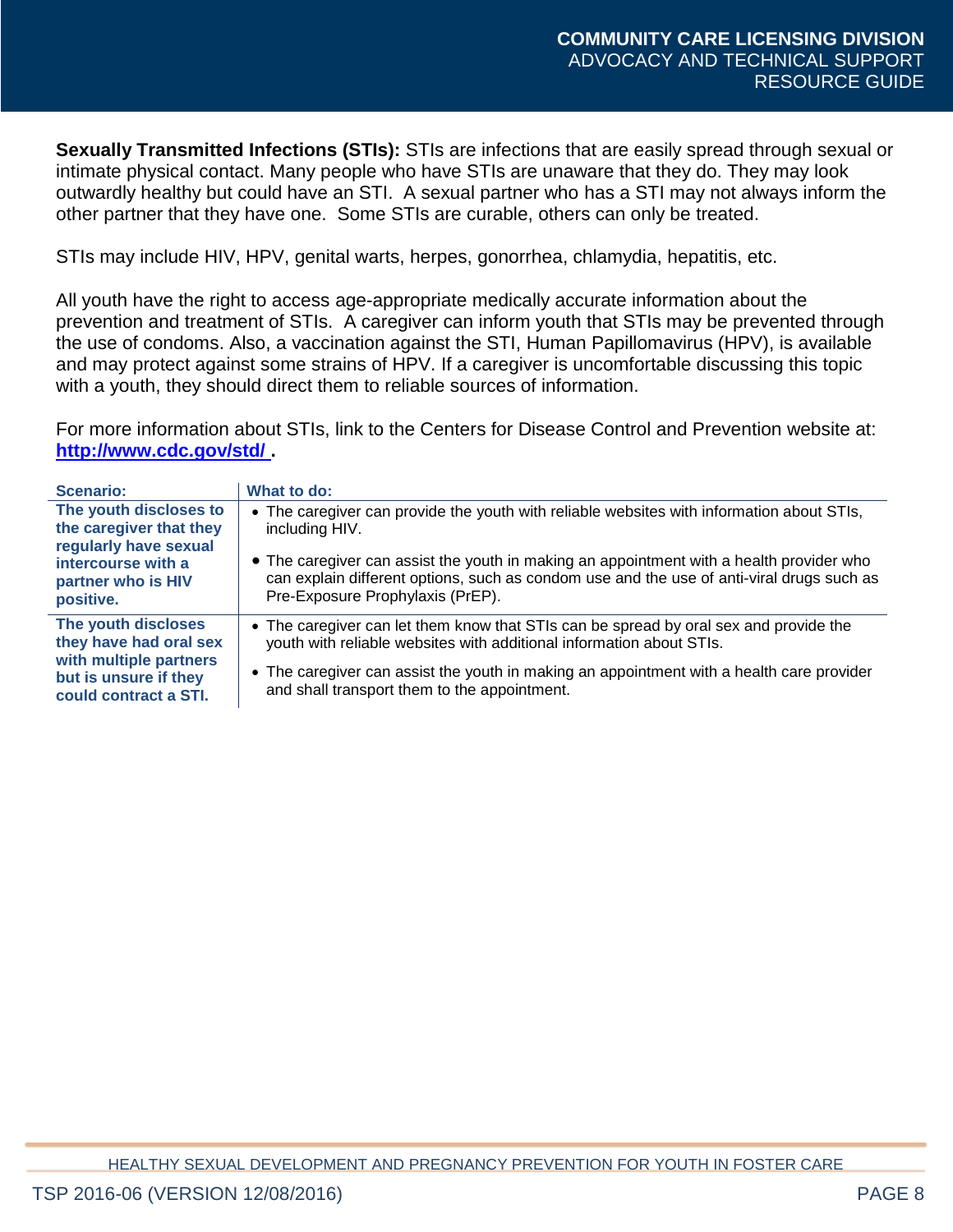### **Dating Abuse**

Violent relationships in adolescence can have serious ramifications by putting both young women and men at higher risk for substance abuse, eating disorders, risky sexual behavior, and further domestic violence. Being physically or sexually abused makes teen girls six times more likely to become pregnant and all youth twice as likely to contract STIs. (**[http://www.loveisrespect.org](http://www.loveisrespect.org/)**)

| <b>Scenario:</b>                                                                                                                                                                                                                     | What to do:                                                                                                                                                                                                                           |
|--------------------------------------------------------------------------------------------------------------------------------------------------------------------------------------------------------------------------------------|---------------------------------------------------------------------------------------------------------------------------------------------------------------------------------------------------------------------------------------|
| The caregiver notices<br>that the youth has a<br>hand shaped red mark<br>on their face and a<br>small cut on the upper<br>lip. They ask the youth<br>about this and they<br>disclose that their<br>girl/boyfriend<br>"smacked them." | • The caregiver shall establish if the youth feels safe and what can be done to ensure<br>safety and mutual respect in a relationship.                                                                                                |
|                                                                                                                                                                                                                                      | • The caregiver can assist the youth with accessing information about relationship violence<br>and assist them in setting up an appointment to speak with their therapist or a domestic<br>violence counselor for additional support. |
|                                                                                                                                                                                                                                      | • The caregiver shall inform the social worker of the alleged abuse and request additional<br>support if needed.                                                                                                                      |
|                                                                                                                                                                                                                                      | • The caregiver or foster family agency shall file an incident report with the Community<br>Care Licensing Division (CCL). County-approved resource families shall report the<br>incident to the county.                              |

# **Commercially Sexually Exploited Children (CSEC)**

Any commercially sexually exploited youth under the age of 18 is by definition a victim of trafficking. Commercial sexual exploitation can include the exchange of sexual acts for money, food, clothing or shelter, child pornography, and internet based exploitation. It involves three parties—the youth/victim who is being exploited for profit, a perpetrator who is paying to sexually abuse the youth, and the perpetrator/trafficker who is profiting financially from the youth's sexual exploitation. (Child Law Practice newsletter, October 2015.) Youth who have been or are the victims of trafficking are in need of specialized intensive services that can be accessed by contacting the social worker. These youth also need to feel safe and loved and to be treated with the same care and respect that all children deserve.

For additional information on CSEC, please refer to [All County Letter,](http://www.cdss.ca.gov/lettersnotices/EntRes/getinfo/acl/2016/16-85.pdf) Number 16-85.

| <b>Scenario:</b>                                                                         | What to do:                                                                                                                                                                                                           |
|------------------------------------------------------------------------------------------|-----------------------------------------------------------------------------------------------------------------------------------------------------------------------------------------------------------------------|
| The caregiver suspects<br>that the youth has<br>been commercially<br>sexually exploited. | • The caregiver shall establish if the youth feels safe and what can be done to ensure<br>ongoing safety.                                                                                                             |
|                                                                                          | • The caregiver shall immediately make a mandated report of suspected child abuse with<br>the child welfare department or local law enforcement.                                                                      |
|                                                                                          | • The caregiver shall inform the social worker of the suspected commercial sexual<br>exploitation of the youth and request an assessment of the youth to determine<br>appropriate services and support for the youth. |
|                                                                                          | • The caregiver or foster family agency shall file an incident report with CCL. County-<br>approved resource families shall report the incident to the county.                                                        |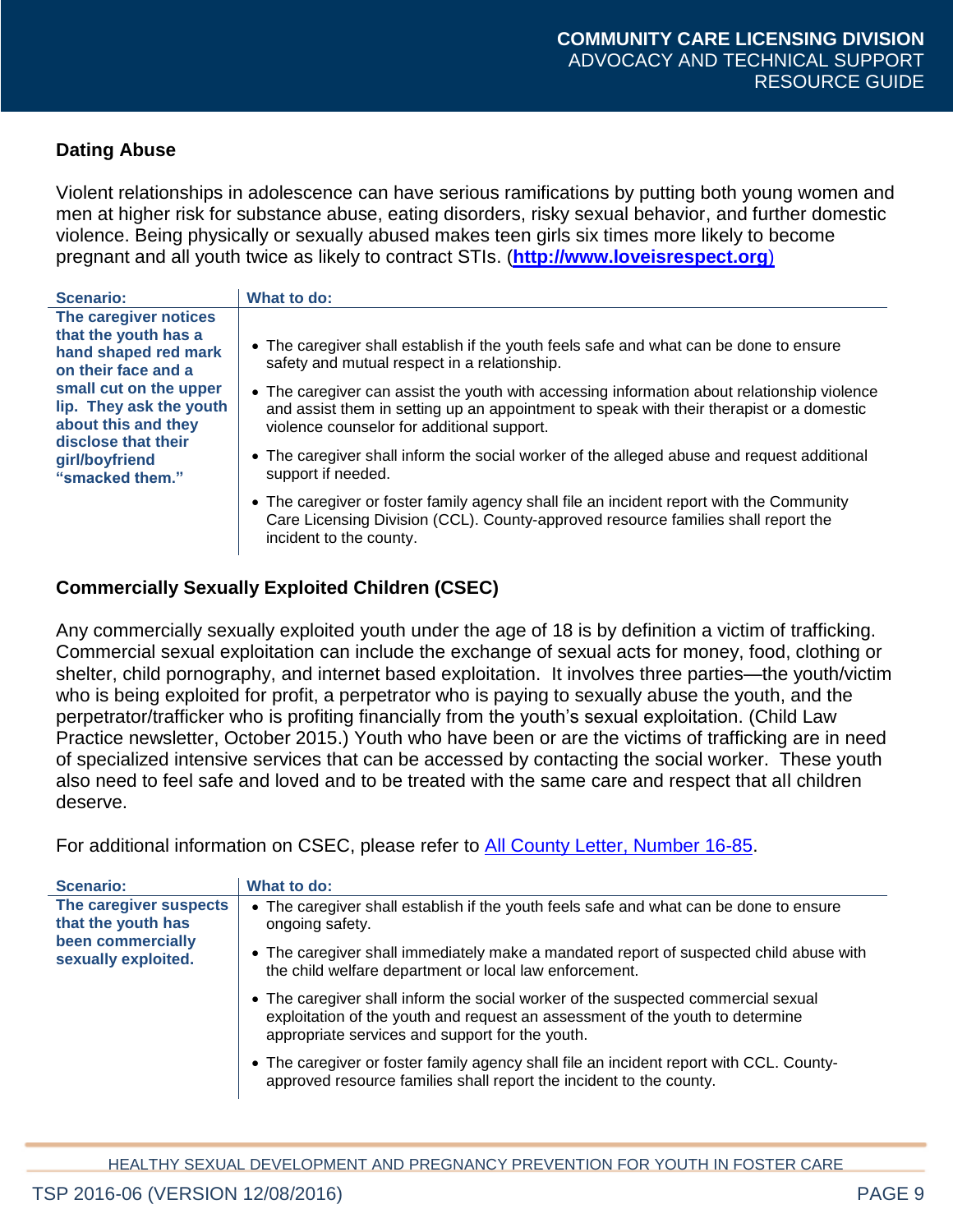### **Mandated Reporting**

As mandated reporters, caregivers are required to report suspected physical, mental, or sexual abuse or neglect of a minor to law enforcement or a child welfare department, as well as to submit a serious incident report to CCL if the youth is in foster care(see [Form SS 8572\)](http://ag.ca.gov/childabuse/pdf/ss_8572.pdf).

Online training for mandated reporters can be found at: <http://www.mandatedreporterca.com/>

| <b>Scenario:</b>                                                                                                                                | What to do:                                                                                                                                                                                                                                                                                                       |
|-------------------------------------------------------------------------------------------------------------------------------------------------|-------------------------------------------------------------------------------------------------------------------------------------------------------------------------------------------------------------------------------------------------------------------------------------------------------------------|
| A 17 year old youth<br>tells the caregiver<br>they have become<br>sexually active with a<br>person who is 25<br>years old.                      | • The caregiver can discuss the law regarding an adult having sexual contact with a minor.<br>(Penal Code, section 261.5.)                                                                                                                                                                                        |
|                                                                                                                                                 | • The caregiver can provide reliable, non-biased information on safe sex and birth control to<br>the youth.                                                                                                                                                                                                       |
|                                                                                                                                                 | • The caregiver can inform the youth that they are a mandated reporter and explain what that<br>means.                                                                                                                                                                                                            |
|                                                                                                                                                 | • If the caregiver suspects the youth's sexual relationship is abusive, nonconsensual,<br>coercive, exploitive, or involves threats, duress, or intimidation, the caregiver shall<br>immediately make an abuse report with the child welfare department or local law<br>enforcement and inform the social worker. |
|                                                                                                                                                 | • The caregiver or foster family agency shall file an incident report with CCL. County-approved<br>resource families shall report the incident to the county.                                                                                                                                                     |
| An 18 year old youth<br>discloses they have<br>met a 14 year old and<br>would like to start a<br>romantic relationship<br>that may include sex. | • The caregiver can discuss the law regarding an adult having sexual contact with a minor.<br>(Penal Code, section 261.5.)                                                                                                                                                                                        |
|                                                                                                                                                 | • The caregiver, if comfortable, can provide reliable, non-biased information on safe sex and<br>birth control to the youth.                                                                                                                                                                                      |
|                                                                                                                                                 | • The caregiver can inform the youth that they are a mandated reporter and what that means.                                                                                                                                                                                                                       |
| A youth returns from                                                                                                                            |                                                                                                                                                                                                                                                                                                                   |
| a date and discloses<br>that their date forced<br>them to have sex.                                                                             | • The caregiver shall take the youth to the ER for a rape exam.                                                                                                                                                                                                                                                   |
|                                                                                                                                                 | • The caregiver shall immediately make a mandated report of suspected child abuse with the<br>child welfare department or local law enforcement.                                                                                                                                                                  |
|                                                                                                                                                 | • The caregiver can provide ongoing emotional support and reassure the youth.                                                                                                                                                                                                                                     |
|                                                                                                                                                 | • The caregiver can assist the youth in accessing therapy, rape counseling or support groups<br>and shall provide transportation to these services.                                                                                                                                                               |
|                                                                                                                                                 | • The caregiver must inform the social worker and can request referrals for additional services.                                                                                                                                                                                                                  |
|                                                                                                                                                 | • The caregiver or foster family agency shall file an incident report with CCL. County-approved<br>resource families shall report the incident to the county.                                                                                                                                                     |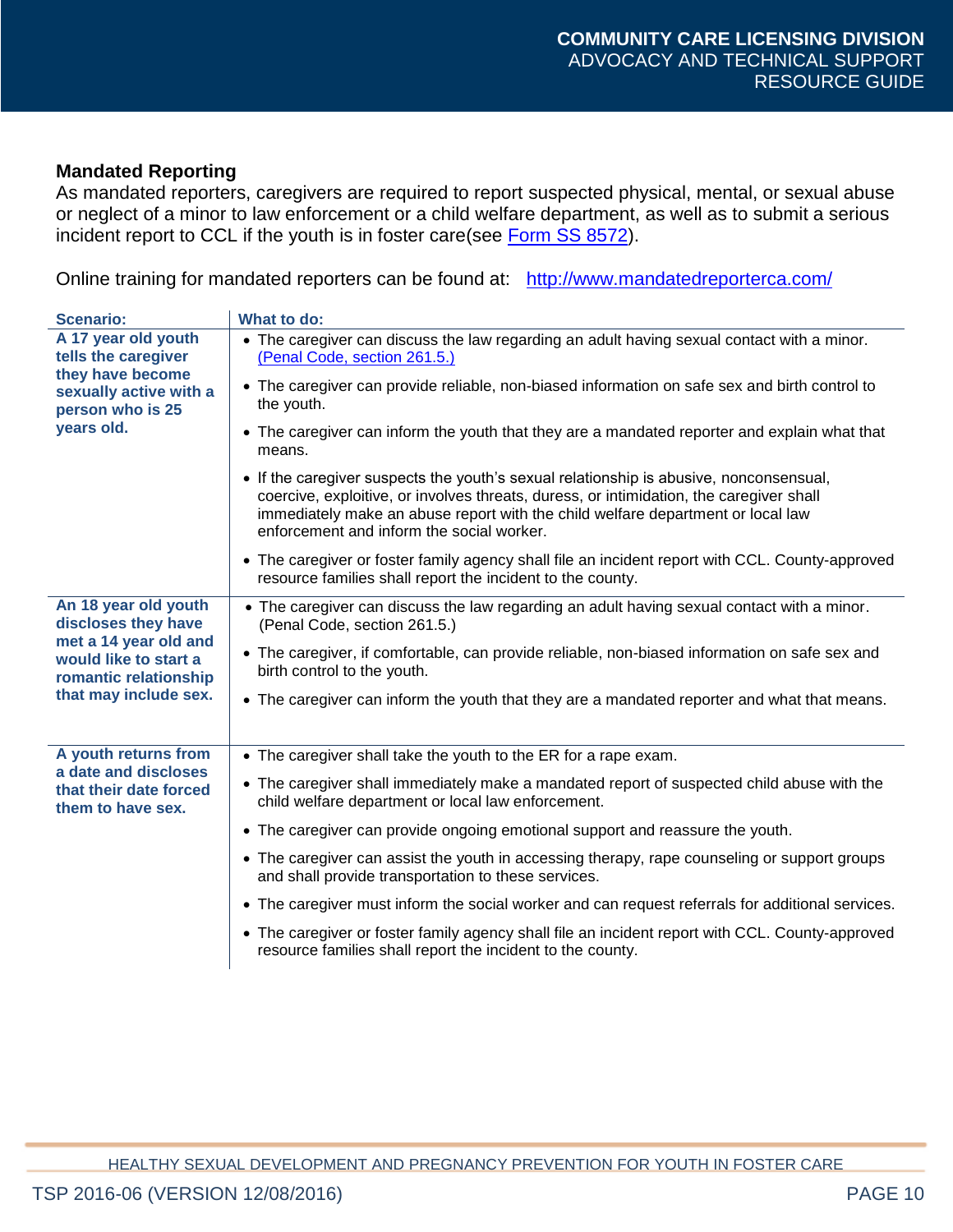### **APPENDIX A – ONLINE RESOURCES**

### **Youth, NMDs, and Caregivers**

Information on birth control options: <http://thenationalcampaign.org/resource/pocket-protector>

Information about types of birth control and effectiveness: <http://www.plannedparenthood.org/learn/birth-control>

To find a Planned Parenthood Center near you: <https://www.plannedparenthood.org/health-center>

To find a Title X family planning clinic near you: <http://www.cfhc.org/programs-and-services/clinic-map>

Family Planning, Access, Care, and Treatment (PACT) Program: [www.familypact.org](http://www.familypact.org/)

### **Caregivers**

Prevalence of Foster Youth and Pregnancy (9 minute video): <http://thenationalcampaign.org/resource/crucial-connection>

The ETR website provides health education materials in sexual health, pregnancy prevention, LGBTQ+ wellness, dating violence and more: <http://www.etr.org/>

Free DVDs with discussion guides for each episode of "16 and Pregnant": <http://thenationalcampaign.org/resource/16-and-pregnant-season-1>

Tips and resources for caregivers about talking to youth about sex and sexuality: <https://www.plannedparenthood.org/parents/talking-to-kids-about-sex-and-sexuality>

List of resources for caregivers about talking to youth of different ages about sex: <http://www.plannedparenthood.org/parents/resources-for-parents>

Tips and information about talking to youth about pregnancy prevention and other topics: [www.TalkWithYourKids.org](http://www.talkwithyourkids.org/) <https://www.healthychildren.org/English/ages-stages/teen/dating-sex/Pages/default.aspx> [http://www.etr.org](http://www.etr.org/) <http://www.positivepreventionplus.com/> <http://www.cdc.gov/lgbthealth/youth-resources.htm> [http://thenationalcampaign.org/resource/briefly-its-your-responsibility-talk-youth-pregnancy-prevention-youth-foster](http://thenationalcampaign.org/resource/briefly-its-your-responsibility-talk-youth-pregnancy-prevention-youth-foster-care)[care](http://thenationalcampaign.org/resource/briefly-its-your-responsibility-talk-youth-pregnancy-prevention-youth-foster-care)

### **Youth and NMDs**

Youth friendly websites about birth control, safe sex, and healthy relationships: <http://stayteen.org/> <http://www.teensource.org/> <http://bedsider.org/>

### **Resources for LGBTQ+ Youth:**

<http://www.cdc.gov/lgbthealth/youth-resources.htm>

HEALTHY SEXUAL DEVELOPMENT AND PREGNANCY PREVENTION FOR YOUTH IN FOSTER CARE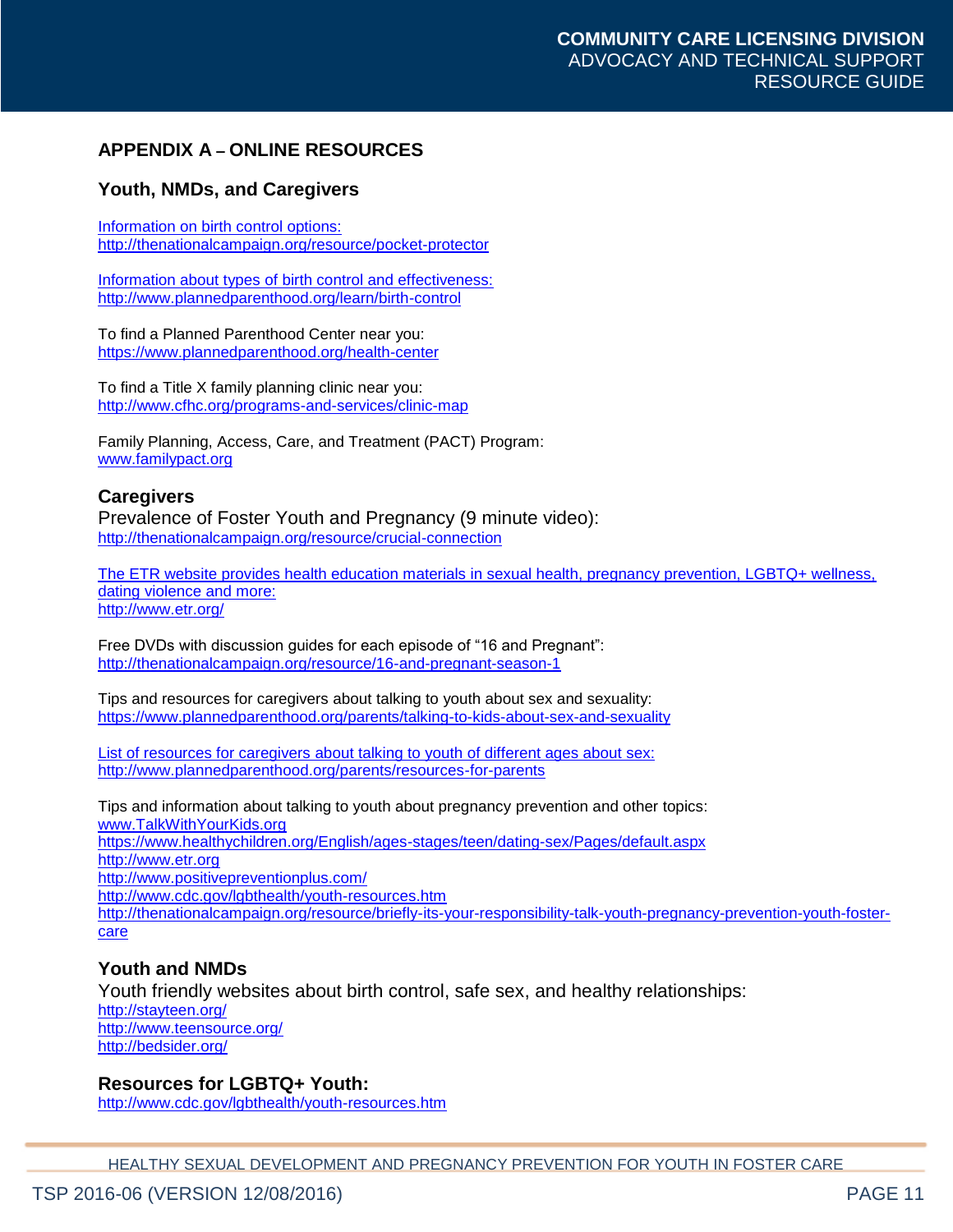# **APPENDIX B – APPLICABLE LAWS**

This appendix provides applicable sections of statutes that apply to this resource guide. To view the most current versions of these California laws and regulations, please visit our [CDSS webpage.](http://www.dss.ca.gov/dsssource/PG2229.htm)

### **CALIFORNIA LAWS**

### **Family Code**

*Division 11, Part 4, Chapter 3 Consent by Minor*

- **6925(a)** A minor may consent to medical care related to the prevention or treatment of pregnancy.
- **6925(b)** This section does not authorize a minor:
	- $\circ$  6925(b)(1) To be sterilized without the consent of the minor's parent or guardian.
	- $\circ$  6925(b)(2) To receive an abortion without the consent of a parent or guardian other than as provided in Section 123450 of the Health and Safety Code.
- **6926(a)** A minor who is 12 years of age or older and who may have come into contact with an infectious, contagious, or communicable disease may consent to medical care related to the diagnosis or treatment of the disease, if the disease or condition is one that is required by law or regulation adopted pursuant to law to be reported to the local health officer, or is a related sexually transmitted disease, as may be determined by the State Public Health Officer.
- **6926(b)** A minor who is 12 years of age or older may consent to medical care related to the prevention of a sexually transmitted disease.
- **6926(c)** The minor's parents or guardian are not liable for payment for medical care provided pursuant to this section.
- **6927** A minor who is 12 years of age or older and who is alleged to have been raped may consent to medical care related to the diagnosis or treatment of the condition and the collection of medical evidence with regard to the alleged rape.
- **6928(a)** "Sexually assaulted" as used in this section includes, but is not limited to, conduct coming within Section 261, 286, or 288a of the Penal Code.
- **6928(b)** A minor who is alleged to have been sexually assaulted may consent to medical care related to the diagnosis and treatment of the condition, and the collection of medical evidence with regard to the alleged sexual assault.
- **6928(c)** The professional person providing medical treatment shall attempt to contact the minor's parent or guardian and shall note in the minor's treatment record the date and time the professional person attempted to contact the parent or guardian and whether the attempt was successful or unsuccessful. This subdivision does not apply if the professional person reasonably believes that the minor's parent or guardian committed the sexual assault on the minor.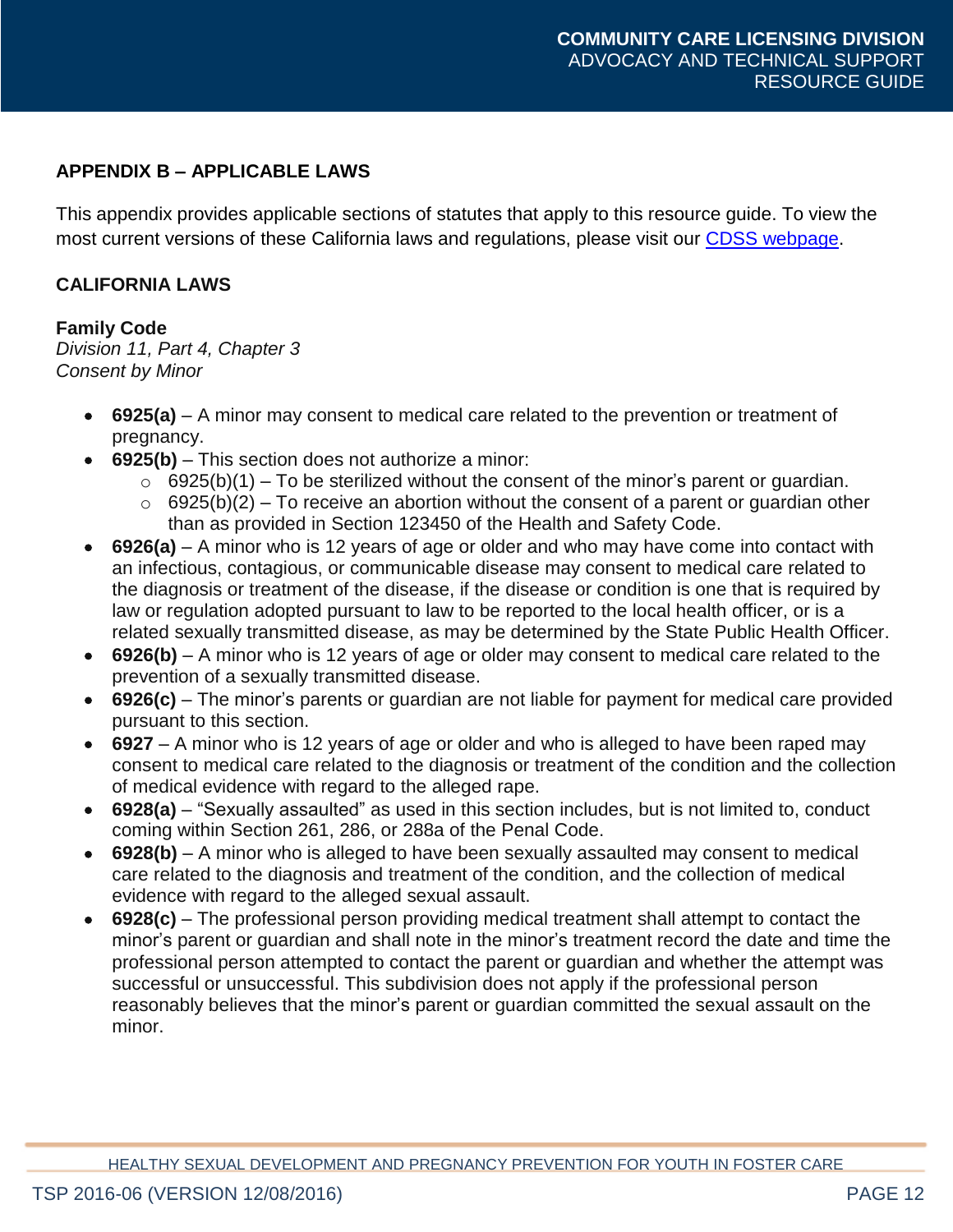### **Health and Safety Code**

*Division 2, Chapter 3, Article 2 Administration*

- **1522.44(a)** It is the policy of the state that caregivers of children in foster care possess knowledge and skills relating to the reasonable and prudent parent standard, as defined in subdivision (c) of Section 362.05 of the Welfare and Institutions Code.
- **1522.44(b)** Except for licensed foster family homes and certified family homes, each licensed community care facility that provides care and supervision to children and operates with staff shall designate at least one onsite staff member to apply the reasonable and prudent parent standard to decisions involving the participation of a child who is placed in the facility in age or developmentally appropriate activities in accordance with the requirements of Section 362.05 of the Welfare and Institutions Code, Section 671(a)(10) of Title 42 of the United States Code, and the regulations adopted by the department pursuant to this chapter.
- **1522.44(c)** A licensed and certified foster parent or facility staff member, as described in subdivision (b), shall receive training related to the reasonable and prudent parent standard that is consistent with Section 671(a)(24) of Title 42 of the United States Code. This training shall include knowledge and skills relating to the reasonable and prudent parent standard for the participation of the child in age or developmentally appropriate activities, including knowledge and skills relating to the developmental stages of the cognitive, emotional, physical, and behavioral capacities of a child, and knowledge and skills relating to applying the standard to decisions such as whether to allow the child to engage in extracurricular, enrichment, cultural, and social activities, including sports, field trips, and overnight activities lasting one or more days, and to decisions involving the signing of permission slips and arranging of transportation for the child to and from extracurricular, enrichment, and social activities.
- **1522.44(d)** This section does not apply to runaway and homeless youth shelters as defined in paragraph (14) of subdivision (a) of Section 1502.

### *Division 106, Part 2, Chapter 2, Article 3 Abortion*

- **123450(a)** Except in a medical emergency requiring immediate medical action, no abortion shall be performed upon an unemancipated minor unless she first has given her written consent to the abortion and also has obtained the written consent of one of her parents or legal guardian.
- **123450(b)** If one or both of an unemancipated, pregnant minor's parents or her guardian refuse to consent to the performance of an abortion, or if the minor elects not to seek the consent of one or both of her parents or her guardian, an unemancipated pregnant minor may file a petition with the juvenile court. If, pursuant to this subdivision, a minor seeks a petition, the court shall assist the minor or person designated by the minor in preparing the petition and notices required pursuant to this section. The petition shall set forth with specificity the minor's reasons for the request. The court shall ensure that the minor's identity is confidential. The minor may file the petition using only her initials or a pseudonym. An unemancipated pregnant minor may participate in the proceedings in juvenile court on her own behalf, and the court may appoint a guardian ad litem for her. The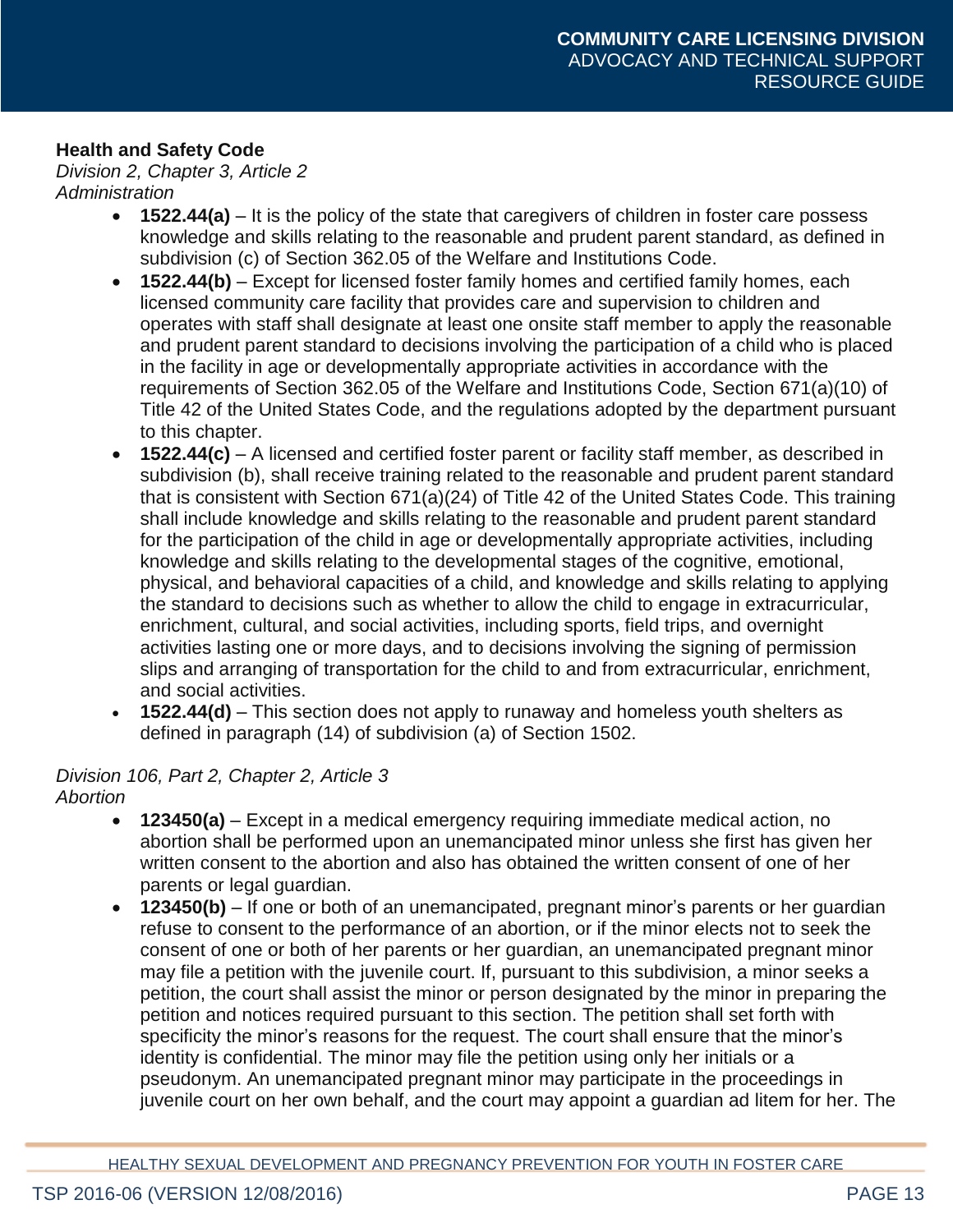court shall, however, advise her that she has a right to court-appointed counsel upon request. The hearing shall be set within three days of the filing of the petition. A notice shall be given to the minor of the date, time, and place of the hearing on the petition.

- **123450(c)** At the hearing on a minor's petition brought pursuant to subdivision (b) for the authorization of an abortion, the court shall consider all evidence duly presented, and order either of the following:
	- $\circ$  123450(c)(1) If the court finds that the minor is sufficiently mature and sufficiently informed to make the decision on her own regarding an abortion, and that the minor has, on that basis, consented thereto, the court shall grant the petition.
	- $\circ$  123450(c)(2) If the court finds that the minor is not sufficiently mature and sufficiently informed to make the decision on her own regarding an abortion, the court shall then consider whether performance of the abortion would be in the best interest of the minor. In the event that the court finds that the performance of the abortion would be in the minor's best interest, the court shall grant the petition ordering the performance of the abortion without consent of, or notice to, the parents or guardian. In the event that the court finds that the performance of the abortion is not in the best interest of the minor, the court shall deny the petition. Judgment shall be entered within one court day of submission of the matter.
- **123450(d)** The minor may appeal the judgment of the juvenile court by filing a written notice of appeal at any time after the entry of the judgment. The Judicial Council shall prescribe, by rule, the practice and procedure on appeal and the time and manner in which any record on appeal shall be prepared and filed. These procedures shall require that the notice of the date, time, and place of hearing, which shall be set within five court days of the filing of notice of appeal, shall be mailed to the parties by the clerk of the court. The appellate court shall ensure that the minor's identity is confidential. The minor may file the petition using only her initials or a pseudonym. Judgment on appeal shall be entered within one court day of submission of the matter.
- **123450(e)** No fees or costs incurred in connection with the procedures required by this section shall be chargeable to the minor or her parents, or either of them, or to her legal guardian.
- **123450(f)** It is a misdemeanor, punishable by a fine of not more than one thousand dollars (\$1,000), or by imprisonment in the county jail of up to 30 days, or both, for any person to knowingly perform an abortion on an unmarried or unemancipated minor without complying with the requirements of this section.

# **Penal Code**

Part 1, Title 9.

Chapter 1. Rape, Abduction, Carnal Abuse of Children, and Seduction

 **261.5(a) -** Unlawful sexual intercourse is an act of sexual intercourse accomplished with a person who is not the spouse of the perpetrator, if the person is a minor. For the purposes of this section, a "minor" is a person under the age of 18 years and an "adult" is a person who is at least 18 years of age.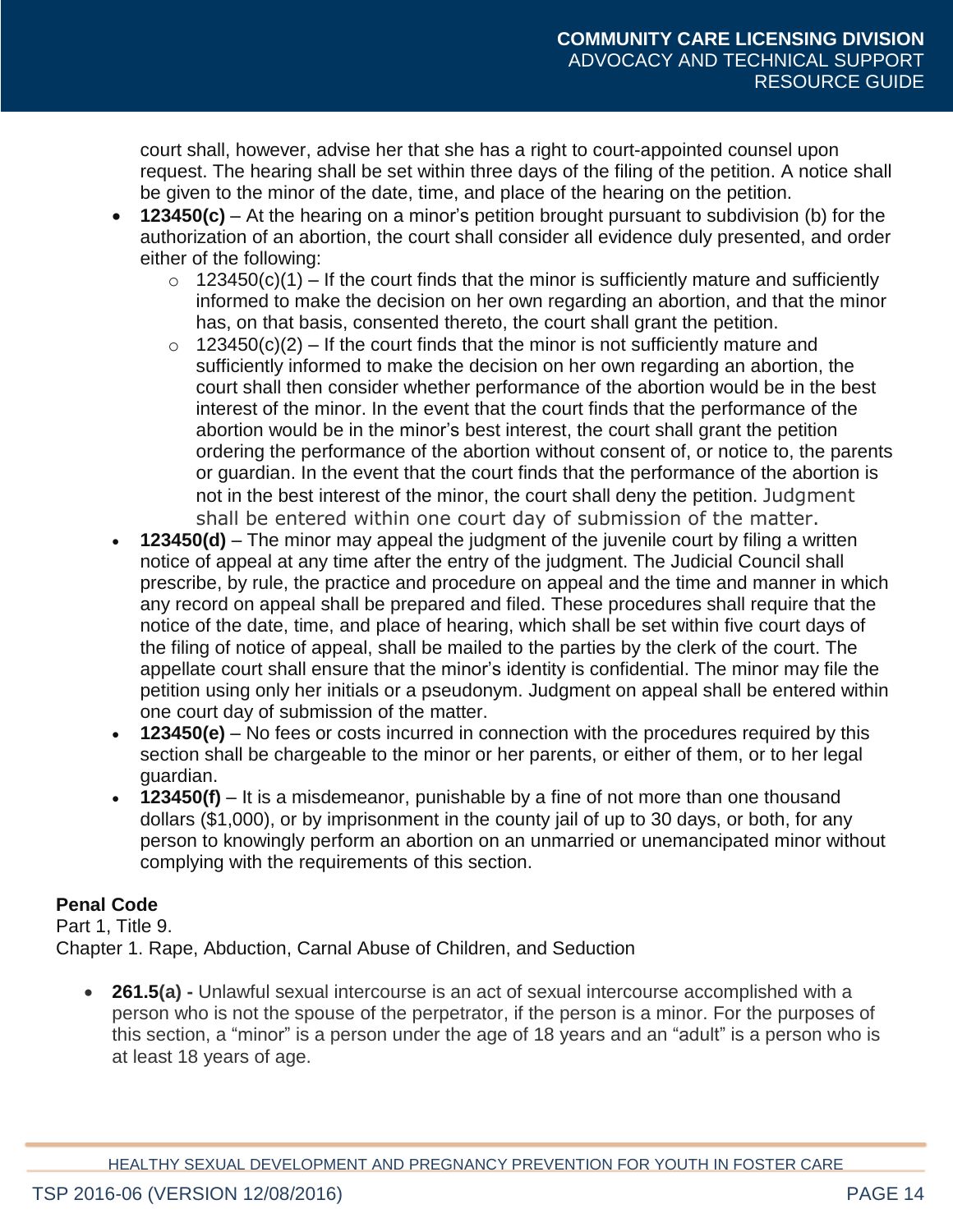- **261.5(b) -** Any person who engages in an act of unlawful sexual intercourse with a minor who is not more than three years older or three years younger than the perpetrator, is guilty of a misdemeanor.
- **261.5(c) -** Any person who engages in an act of unlawful sexual intercourse with a minor who is more than three years younger than the perpetrator is guilty of either a misdemeanor or a felony, and shall be punished by imprisonment in a county jail not exceeding one year, or by imprisonment pursuant to subdivision (h) of Section 1170.
- **261.5(d) -** Any person 21 years of age or older who engages in an act of unlawful sexual intercourse with a minor who is under 16 years of age is guilty of either a misdemeanor or a felony, and shall be punished by imprisonment in a county jail not exceeding one year, or by imprisonment pursuant to subdivision (h) of Section 1170 for two, three, or four years.

### **Welfare and Institutions Code**

*Division 2, Part 1, Chapter 2, Article 10 Dependent Children – Judgments and Orders*

- **362.05(a)(1)** Every child adjudged a dependent child of the juvenile court shall be entitled to participate in age-appropriate extracurricular, enrichment, and social activities. No state or local regulation or policy may prevent, or create barriers to, participation in those activities. Each state and local entity shall ensure that private agencies that provide foster care services to dependent children have policies consistent with this section and that those agencies promote and protect the ability of dependent children to participate in ageappropriate extracurricular, enrichment, and social activities. A group home administrator, a facility manager, or his or her responsible designee, and a caregiver, as defined in paragraph (1) of subdivision (a) of Section 362.04, shall use a reasonable and prudent parent standard in determining whether to give permission for a child residing in foster care to participate in extracurricular, enrichment, and social activities. A group home administrator, a facility manager, or his or her responsible designee, and a caregiver shall take reasonable steps to determine the appropriateness of the activity in consideration of the child's age, maturity, and developmental level.
- **362.05(a)(2)** Training for caregivers shall include knowledge and skills relating to the reasonable and prudent parent standard for the participation of the child in age or developmentally appropriate activities, consistent with this section and Section 671(a)(24) of Title 42 of the United States Code.
- **362.05(b)** A group home administrator or a facility manager, or his or her responsible designee, is encouraged to consult with social work or treatment staff members who are most familiar with the child at the group home in applying and using the reasonable and prudent parent standard.
- **362.05(c)(1)** "Reasonable and prudent parent" or "reasonable and prudent parent standard" means the standard characterized by careful and sensible parental decisions that maintain the health, safety, and best interests of a child while at the same time encouraging the emotional and developmental growth of the child, that a caregiver shall use when determining whether to allow a child in foster care under the responsibility of the state to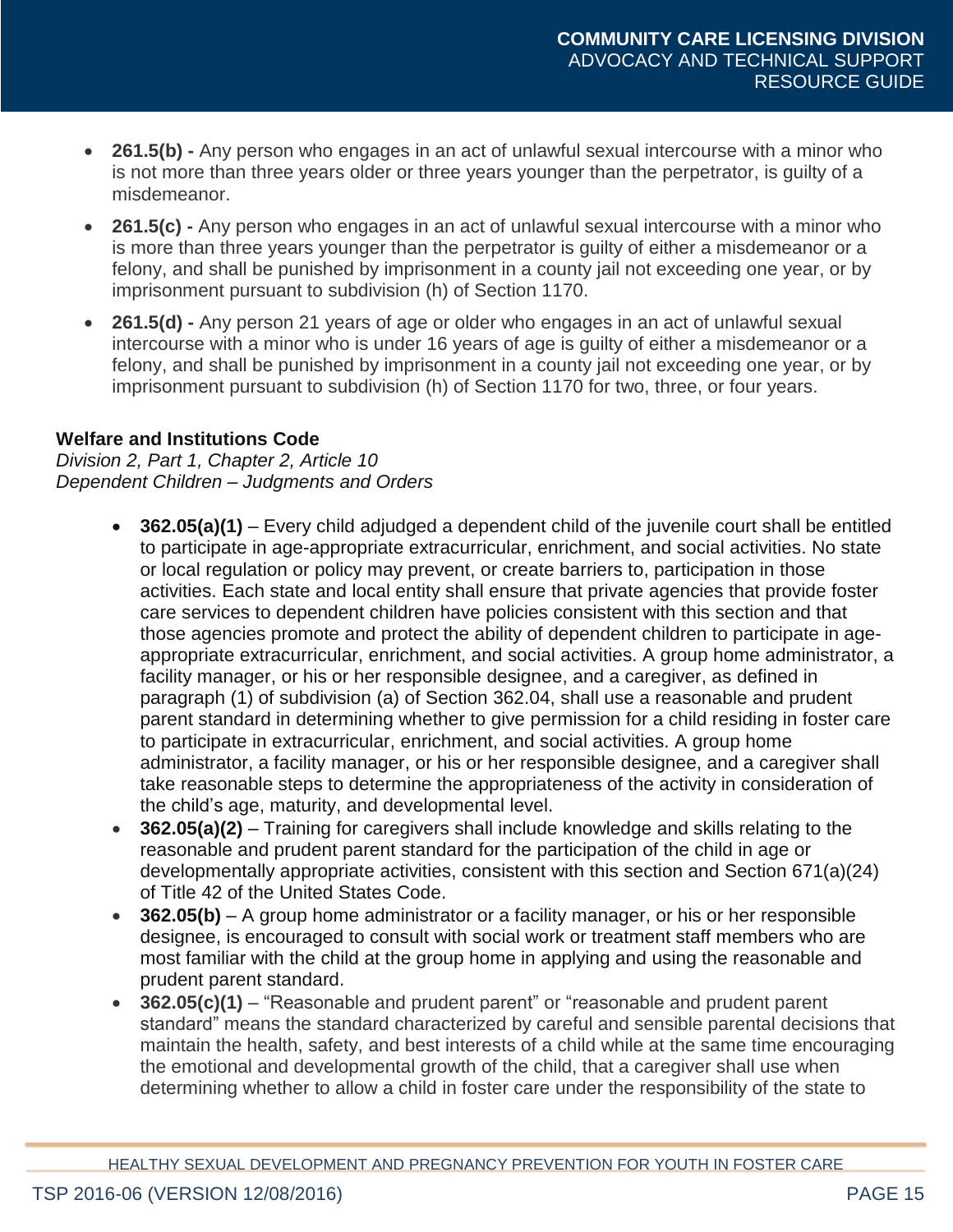participate in age or developmentally appropriate extracurricular, enrichment, cultural, and social activities.

- **362.05(c)(2)** The term "age or developmentally appropriate" means both of the following:
	- $\circ$  362.05(c)(2)(A) Activities or items that are generally accepted as suitable for children of the same chronological age or level of maturity or that are determined to be developmentally appropriate for a child, based on the development of cognitive, emotional, physical, and behavioral capacities that are typical for an age or age group.
	- $\circ$  362.05(c)(2)(B) In the case of a specific child, activities or items that are suitable for the child based on the developmental stages attained by the child with respect to the cognitive, emotional, physical, and behavioral capacities of the child.

### *Division 9, Part 4, Chapter 1 Foster Care Placement*

- 16001.9(a) It is the policy of the state that all minors and nonminors in foster care shall have the following rights:
	- o **16001.9(a)(25)** To have caregivers and child welfare personnel who have received instruction on cultural competency and sensitivity relating to, and best practices for, providing adequate care to lesbian, gay, bisexual, and transgender youth in out-ofhome care.
	- o **16001.9(a)(27)** To have access to age-appropriate, medically accurate information about reproductive health care, the prevention of unplanned pregnancy, and the prevention and treatment of sexually transmitted infections at 12 years of age or older.
- **16001.9(b)** Nothing in this section shall be interpreted to require a foster care provider to take any action that would impair the health and safety of children in out-of-home placement.
- **16002.5**  It is the intent of the Legislature to maintain the continuity of the family unit and to support and preserve families headed by minor parents and nonminor dependent parents who are themselves under the jurisdiction of the juvenile court by ensuring that minor parents and nonminor dependent parents and their children are placed together in as family-like a setting as possible, unless it has been determined that placement together poses a risk to the child. It is also the intent of the Legislature to ensure that complete and accurate data on parenting minor and nonminor dependents is collected, and that the State Department of Social Services shall ensure that the following information is publicly available on a quarterly basis by county about parenting minor and nonminor dependents: total number of parenting minor and nonminor dependents in each county, their age, their ethnic group, their placement type, their time in care, the number of children they have, and whether their children are court dependents.
	- $\circ$  16002.5(a) To the greatest extent possible, minor parents and nonminor dependent parents and their children shall be provided with access to existing services for which they may be eligible, that are specifically targeted at supporting, maintaining, and developing both the parent-child bond and the dependent parent's ability to provide a permanent and safe home for the child. Examples of these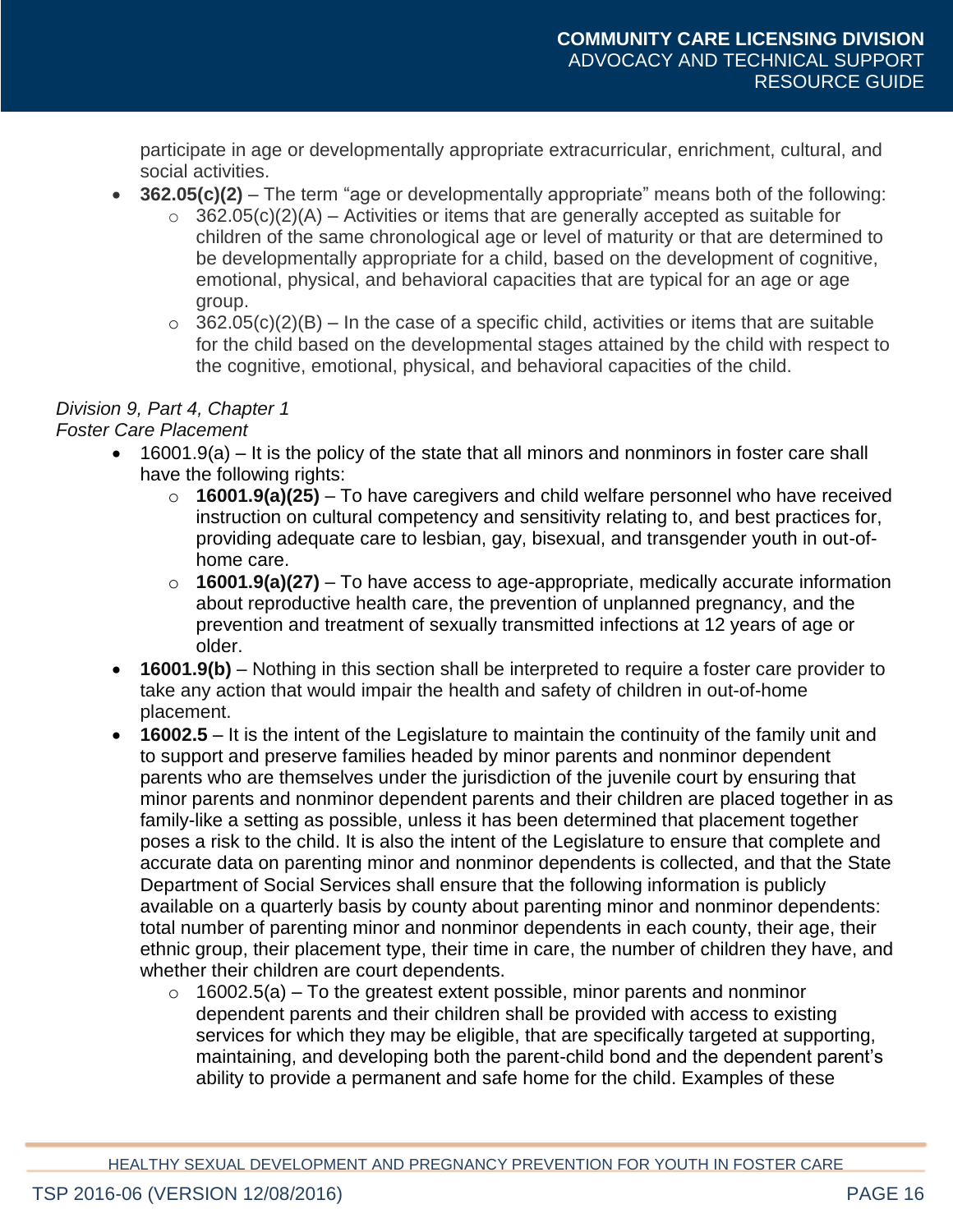services may include, but are not limited to, child care, parenting classes, child development classes, and frequent visitation.

- $\circ$  16002.5(b) Child welfare agencies may provide minor parents and nonminor dependent parents with access to social workers or resource specialists who have received training on the needs of teenage parents and available resources, including, but not limited to, maternal and child health programs, child care, and child development classes. Child welfare agencies are encouraged to update the case plans for pregnant and parenting dependents within 60 calendar days of the date the agency is informed of a pregnancy. When updating the case plan, child welfare agencies may hold a specialized conference to assist pregnant or parenting foster youth and nonminor dependents with planning for healthy parenting and identifying appropriate resources and services, and to inform the case plan. The specialized conference shall include the pregnant or parenting minor or nonminor dependent, family members, and other supportive adults, and the specially trained social worker or resource specialist. The specialized conference may include other individuals, including, but not limited to, a public health nurse, a community health worker, or other personnel with a comprehensive knowledge of available maternal and child resources, including public benefit programs. Participation in the specialized conference shall be voluntary on the part of the foster youth or nonminor dependent and assistance in identifying and accessing resources shall not be dependent on participation in the conference.
- $\circ$  16002.5(c) The minor parents and nonminor dependent parents shall be given the ability to attend school, complete homework, and participate in age and developmentally appropriate activities unrelated to and separate from parenting.
- $\circ$  16002.5(d) Child welfare agencies, local educational agencies, and child care resource and referral agencies may make reasonable and coordinated efforts to ensure that minor parents and nonminor dependent parents who have not completed high school have access to school programs that provide onsite or coordinated child care.
- $\circ$  16002.5(e) Foster care placements for minor parents and nonminor dependent parents and their children shall demonstrate a willingness and ability to provide support and assistance to minor parents and nonminor dependent parents and their children, shall support the preservation of the family unit, and shall refer a minor parent or nonminor dependent parent to preventive services to address any concerns regarding the safety, health, or well-being of the child, and to help prevent, whenever possible, the filing of a petition to declare the child a dependent of the juvenile court pursuant to Section 300.
- $\circ$  16002.5(f) Contact between the child, the custodial parent, and the noncustodial parent shall be facilitated if that contact is found to be in the best interest of the child.
- $\circ$  16002.5(g) For the purpose of this section, "child" refers to the child born to the minor parent.
- $\circ$  16002.5(h) For the purpose of this section, "minor parent" refers to a dependent child who is also a parent.